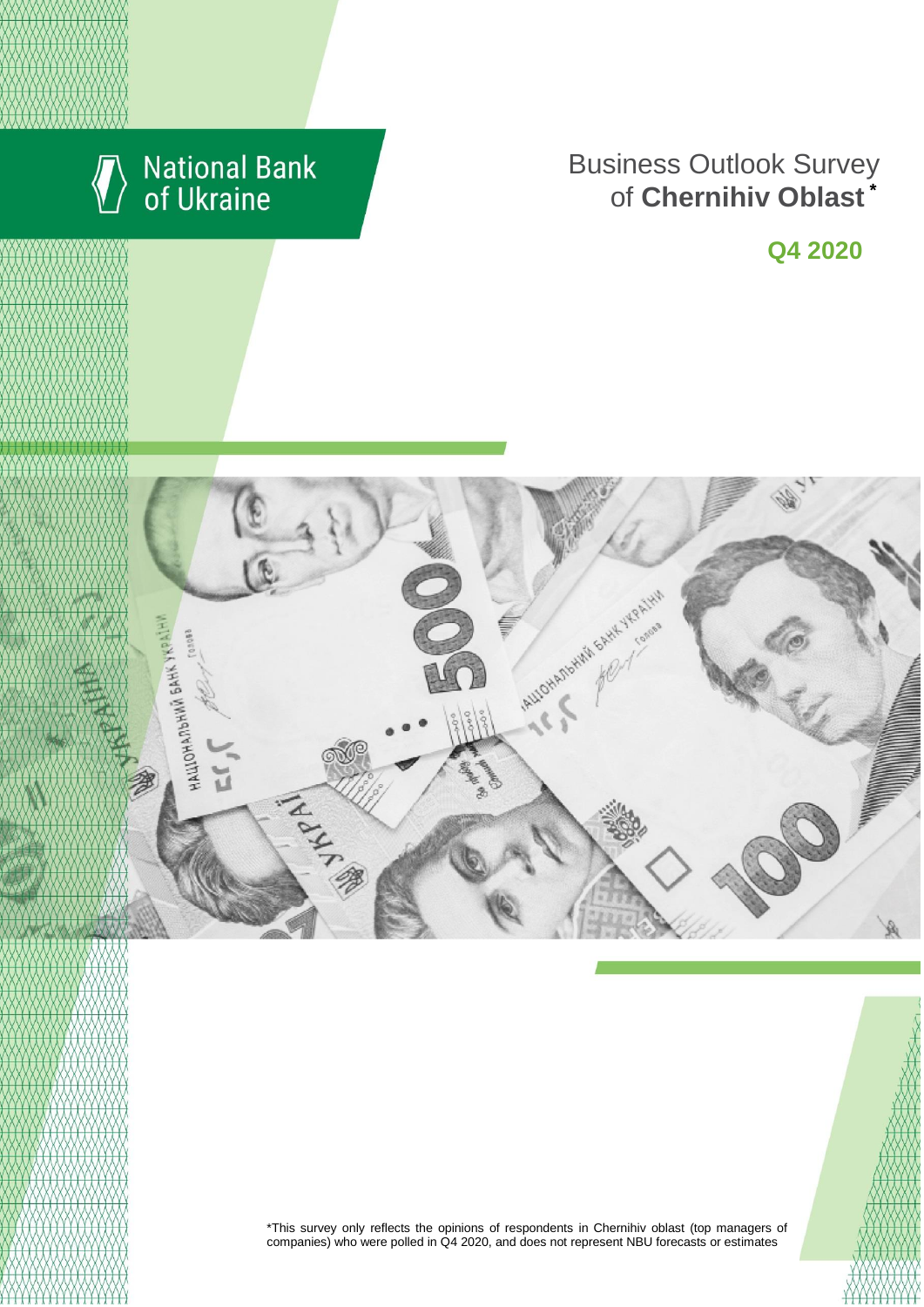**A survey of companies carried out in Chernihiv oblast in Q4 2020 showed that respondents expected a moderate drop in the output of Ukrainian goods and services and had moderate expectations for the performance of their companies over the next 12 months on the back of a tighter quarantine.** Respondents expected inflation to increase. Depreciation expectations were high.

**The top managers of companies said they expected that over the next 12 months:**

- **the output of Ukrainian goods and services would drop:** the balance of expectations was (-8.3%) compared with 8.3% in Q3 2020 and (-24.4%) across Ukraine
- **the growth in prices for consumer goods and services would accelerate**: a total of 53.8% of respondents expected that the inflation rate would exceed 7.5% compared to 30.8% in the previous quarter and 50.8% across Ukraine. Respondents referred to production costs and the hryvnia exchange rate **as the main inflation drivers** (Figure 2)
- **the domestic currency would depreciate significantly:** a total of 84.6% of respondents (compared with 84.6% in the previous quarter and 87.1% across Ukraine) expected the hryvnia to weaken against the US dollar
- **the financial and economic standings of their companies would remain unchanged:** the balance of expectations was 0.0% (as in the previous quarter). Companies across Ukraine expected their financial and economic standings to improve slightly (1.3%) (see Table)
- **total sales would increase more slowly:** the balance of responses was 7.7% compared with 25.0% in Q3 2020. Respondents also expected a further increase in external sales (the balance of responses was 28.6% compared with 25.0% in Q3 2020). Overall, companies across Ukraine expected sales to increase moderately, the balances of responses being 7.1% and 3.8% respectively
- **investment in both construction and machinery, equipment and tools would decrease:** the balances of responses were (-8.3%) and (-7.7%) respectively compared with 11.1% and 0.0% in the previous quarter. Across Ukraine, the balances of responses were (-4.5%) and 3.8% respectively
- **staff numbers would decrease significantly:** the balance of responses was (-30.8%) compared with (-16.7%) in Q3 2020 and (-9.9%) across Ukraine
- **purchase prices would rise at a faster pace** (the balance of responses was 76.9%) **than selling prices** (the balance of responses was 38.5%) (compared with 76.9% and 53.8% in the previous quarter) (Figure 6). Respondents referred to high energy prices, raw material and supplies prices and wage costs as the main selling price drivers (Figure 7)
- **the growth in per-unit production costs** and **wage costs per staff member would accelerate**: the balances of responses were 76.9% and 61.5% respectively (compared with 33.3% and 38.5% in Q3 2020) (Figures 4 and 6).

Respondents continued to refer to weak demand as the main drag on the ability of their companies to boost production (61.5% of respondents) (Figure 5).

Respondents continued to expect **an increase in their borrowing needs** in the near future (Figure 8). The respondents who planned to take out loans (50.0% of respondents) always opted for domestic currency loans. Respondents said that bank lending standards had softened (Figure 9). Respondents cited high loan rates as the main factor that deterred them from taking out corporate loans (Figure 10).

**A total of 92.3% of respondents** said that **they had encountered no difficulties in effecting transactions with funds deposited in bank accounts** (96.9% across Ukraine).

**Assessments of financial and economic standings as of the time of the survey** (Figure 3)

- **Companies have assessed their current financial and economic standings as bad** for five quarters in a row: the balance of responses was (-7.7%) compared with (-23.1%) in Q3 2020 and (-3.2%) across Ukraine.
- **Stocks of finished goods had decreased and were assessed to be at a level lower than the normal one:** the balance of responses was (-11.1%) compared with 12.5% in the previous quarter.
- **Spare production capacity had decreased.** Respondents said they would need additional capacity to meet any unexpected rise in demand: the balance of responses was (-7.7%) compared with 16.7% in Q3 2020.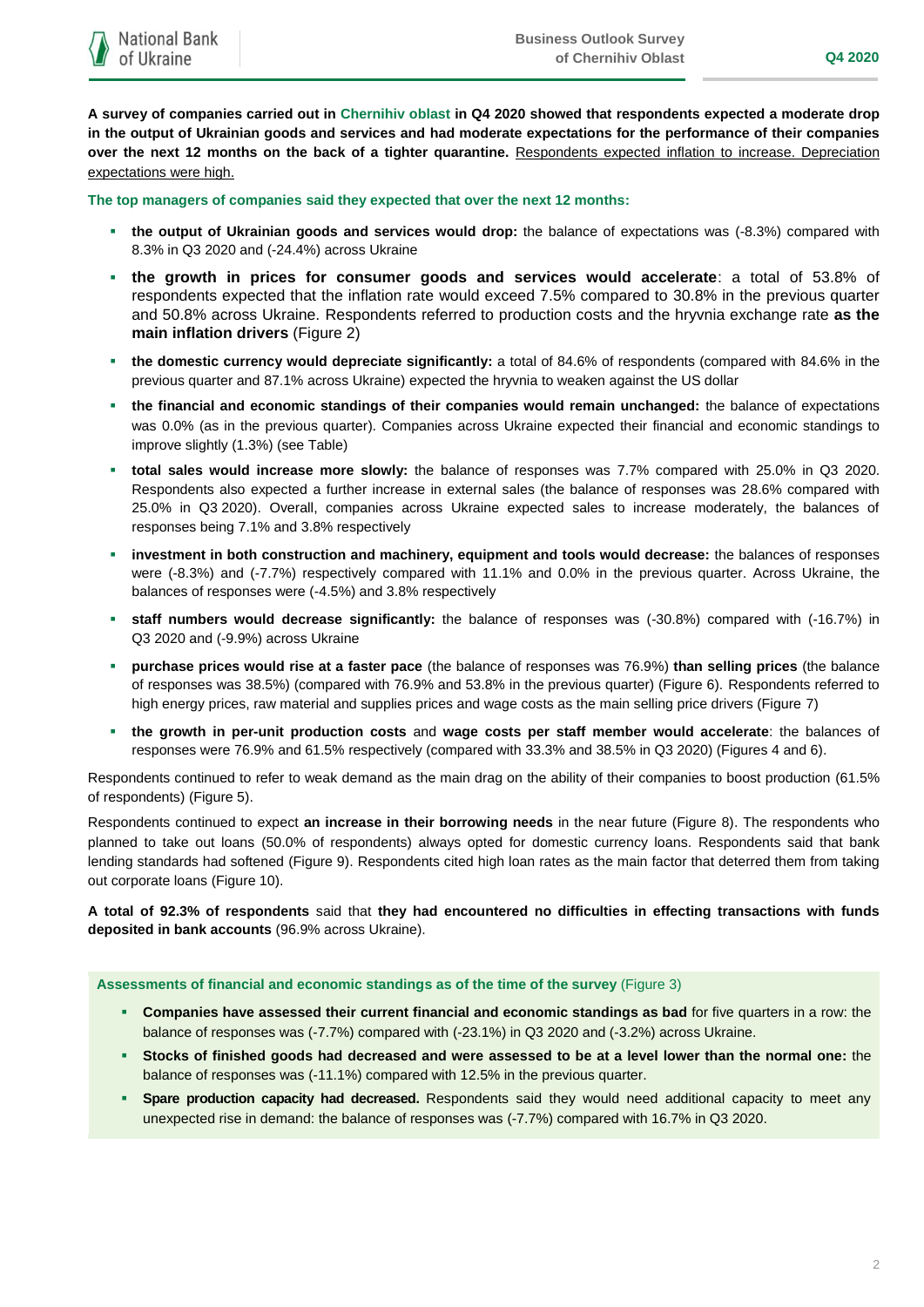## **Survey Details1,2**



- Period: 6 November through 1 December 2020.
- A total of 13 companies were polled.
- A representative sample was generated on the basis of the agricultural sector.



# **Business Outlook Index for Next 12 Months in Terms of Oblasts<sup>3</sup>, %**

\*a quartile is the v alue of the BOI where an ordered sample is divided into four equal-sized subgroups<br>\*\*a median is the v alue of the BOI in the middle of an ordered sampled where the sample is divided into two equal-siz

## **Table. The Business Outlook Index of Companies in Chernihiv Oblast and Its Components**

| <b>Expectations over next 12 months for</b>   | Balances of responses, % |         |                               |         |         |
|-----------------------------------------------|--------------------------|---------|-------------------------------|---------|---------|
|                                               | Q4 19                    | Q1 20   | Q <sub>2</sub> 2 <sub>0</sub> | Q3 20   | Q4 20   |
| Financial and economic standings              | 0.0                      | 0.0     | $-14.3$                       | 0.0     | 0.0     |
| <b>Total sales</b>                            | 7.7                      | 0.0     | $-15.4$                       | 25.0    | 7.7     |
| Investment in construction                    | 8.3                      | $-15.4$ | $-7.1$                        | 11.1    | $-8.3$  |
| Investment in machinery, equipment, and tools | 23.1                     | $-14.3$ | $-7.1$                        | 0.0     | $-7.7$  |
| Staff numbers                                 | $-15.4$                  | $-28.6$ | $-28.6$                       | $-16.7$ | $-30.8$ |

1

<sup>1</sup> This sample was generated in proportion to the contribution of each oblast and each economic activity to Ukraine's gross value added.

<sup>2</sup> Data for totals and components may be subject to rounding effects.

<sup>&</sup>lt;sup>3</sup> The business outlook index (BOI) is an aggregate indicator for expected business performance over the next 12 months. It is calculated using the balances of respondents' responses regarding changes in the financial and economic standings of their companies and future economic activity.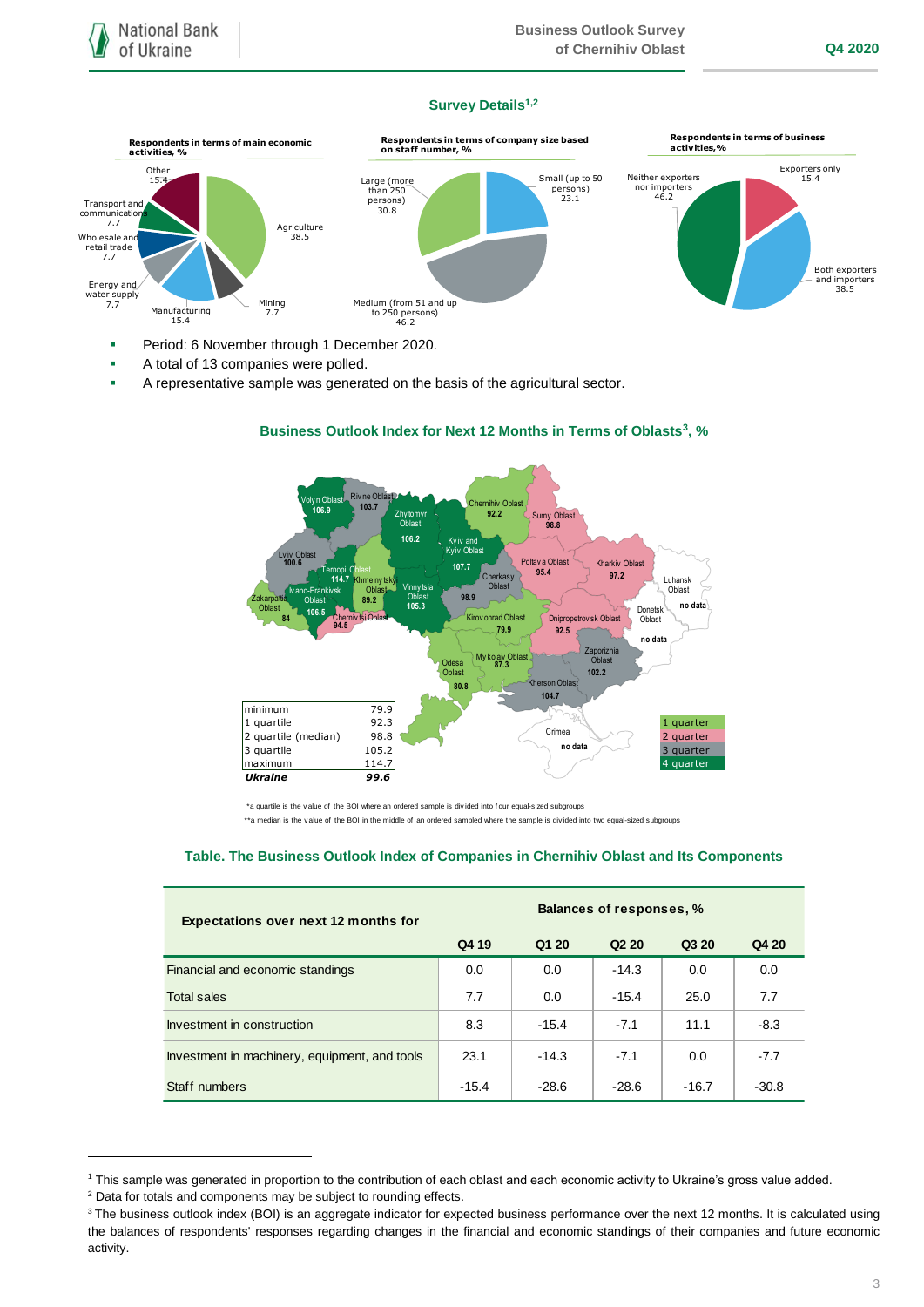## Figure 1 Figure 2



## **Assessment of consumer price drivers, percentage of responses**



Figure 3 Figure 4







**Staff level and wage cost expectations for next 12 months, balance of responses**





**Expectations of producer prices for next 12 months, balance of responses**